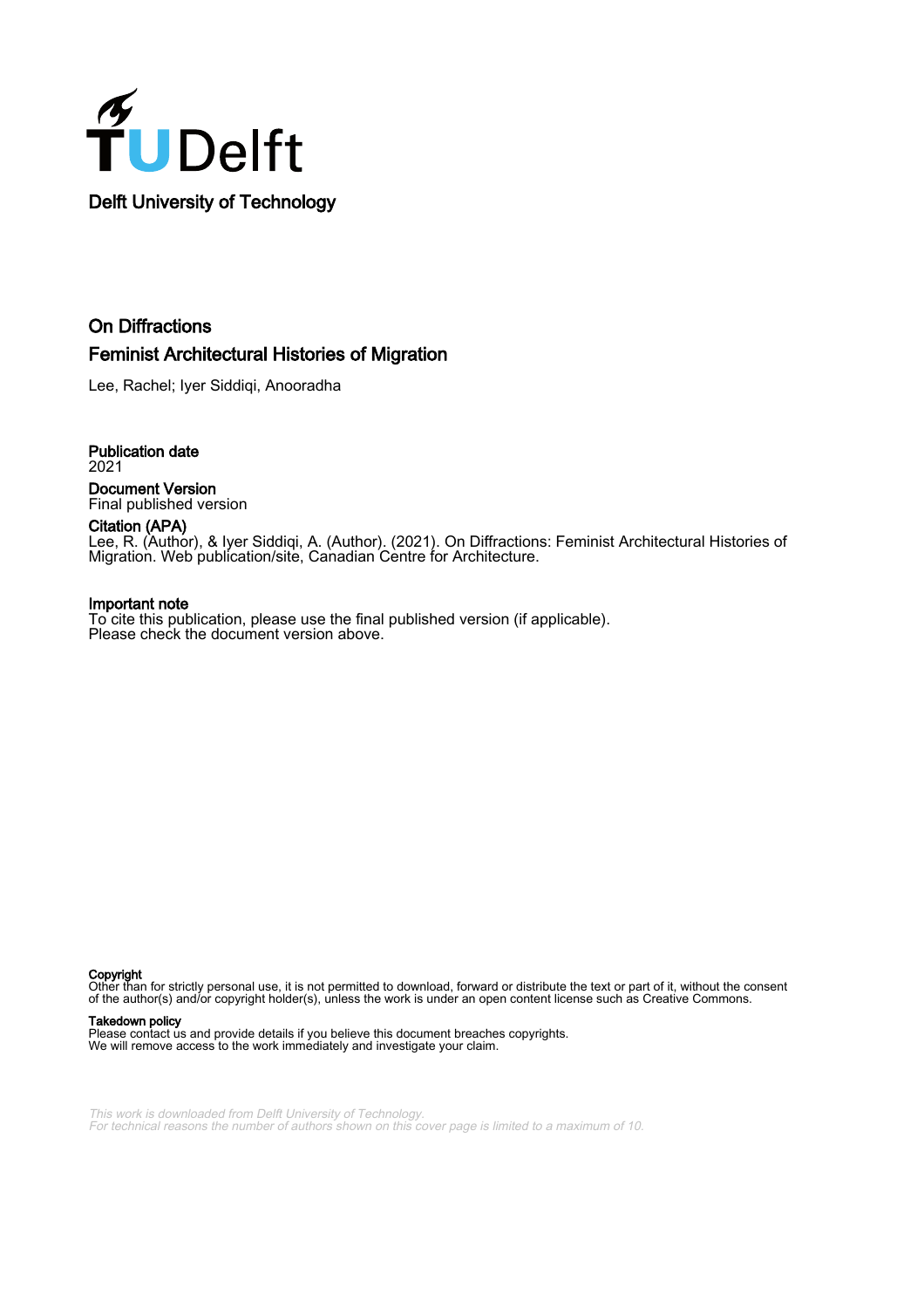# **On Diffractions: Feminist Architectural Histories of Migration**

## **Anooradha Iyer Siddiqi and Rachel Lee introduce our latest issue**

*Diffractions are untimely. Time is out of joint; it is diffracted, broken apart in different*  directions, non-contemporaneous with itself. Each moment is an infinite multiplicity.<sup>[1](https://www.cca.qc.ca/en/articles/issues/30/of-migration/81045/on-diffractions-feminist-architectural-histories-of-migration#fn-1-81045)</sup>

In this collection, we examine people, places, and things as diffracted through migration. Migration is an event and a concept. Diffraction is what happens in the moment when energy meets an obstacle. The feminist histories collected here speak of that moment.

Of Migration is the second installment of "Feminist Architectural Histories of Migration," a multi-sited collection of works that takes migration as its core concept and historical event to better understand feminist thought, work, and narrative in a spatial, material, and aesthetic field. This investigation takes place in three open access platforms: [Architecture Beyond Europe,](https://journals.openedition.org/abe/7126?lang=en) the CCA website, and [Aggregate.](http://we-aggregate.org/project/on-collaborations-feminist-architectural-histories-of-migration) Siting the collection within a three-platform scaffold, even if situated in an epistemic North, gestures to the conceptual instabilities of migration.

Such instabilities appear in a photomontage by a migrant artist exiled in Argentina, which points to coerced domesticities and femininities as well as the resistance to them. They emerge in a painting by an East African artist of an architecture of migration, inextricable from associations with the life of the refugee, yet recuperated as a critical symbol of heritage.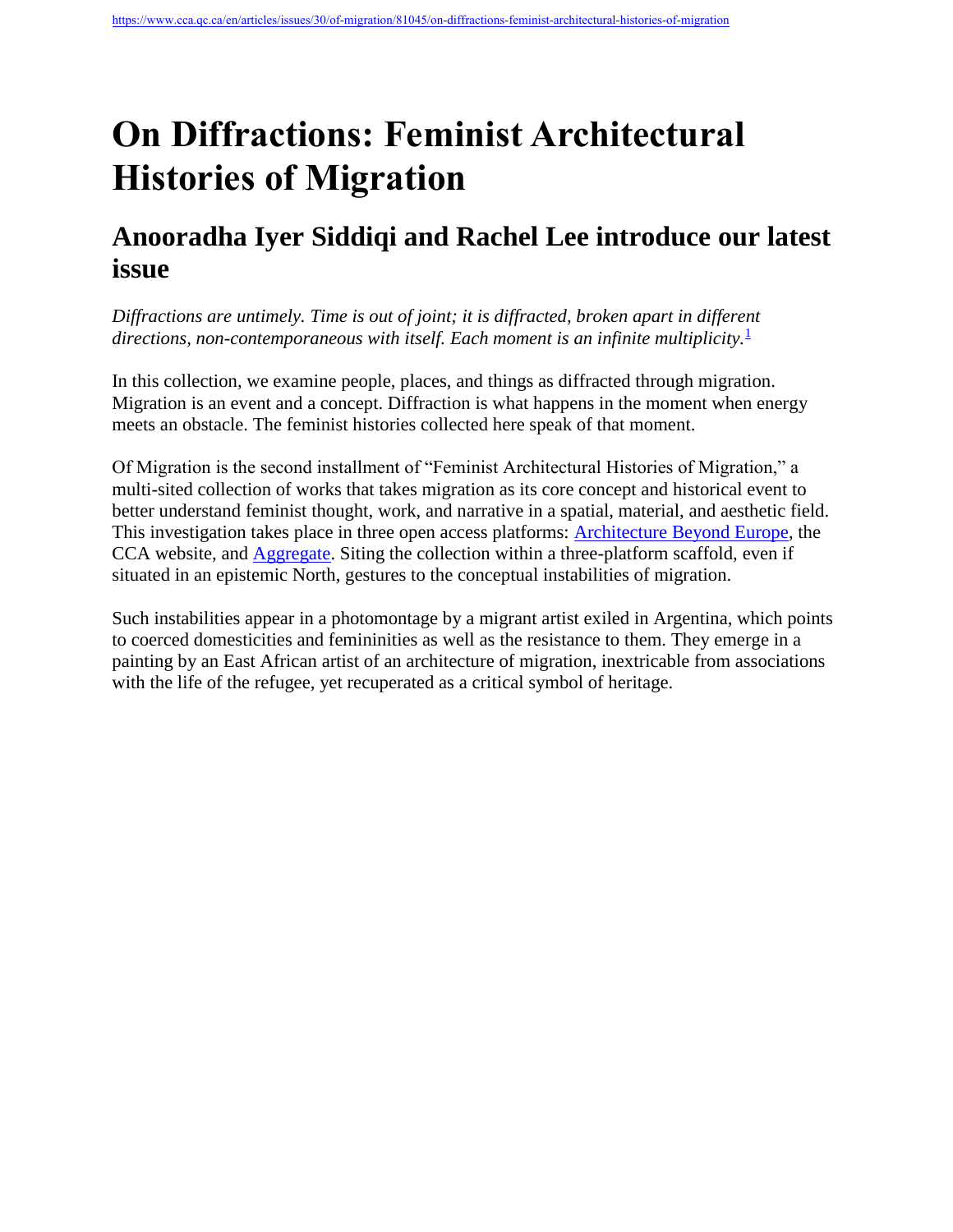

Grete Stern, *Sueño Numero 1: Articulos eléctricos par el hogar [Dream No. 1: Electrical Appliances for the Home]*, photomontage, 1949. From the *Sueños [Dreams]* series. Courtesy of Museum of Modern Art. © 2021 Galería Jorge Mara-La Ruche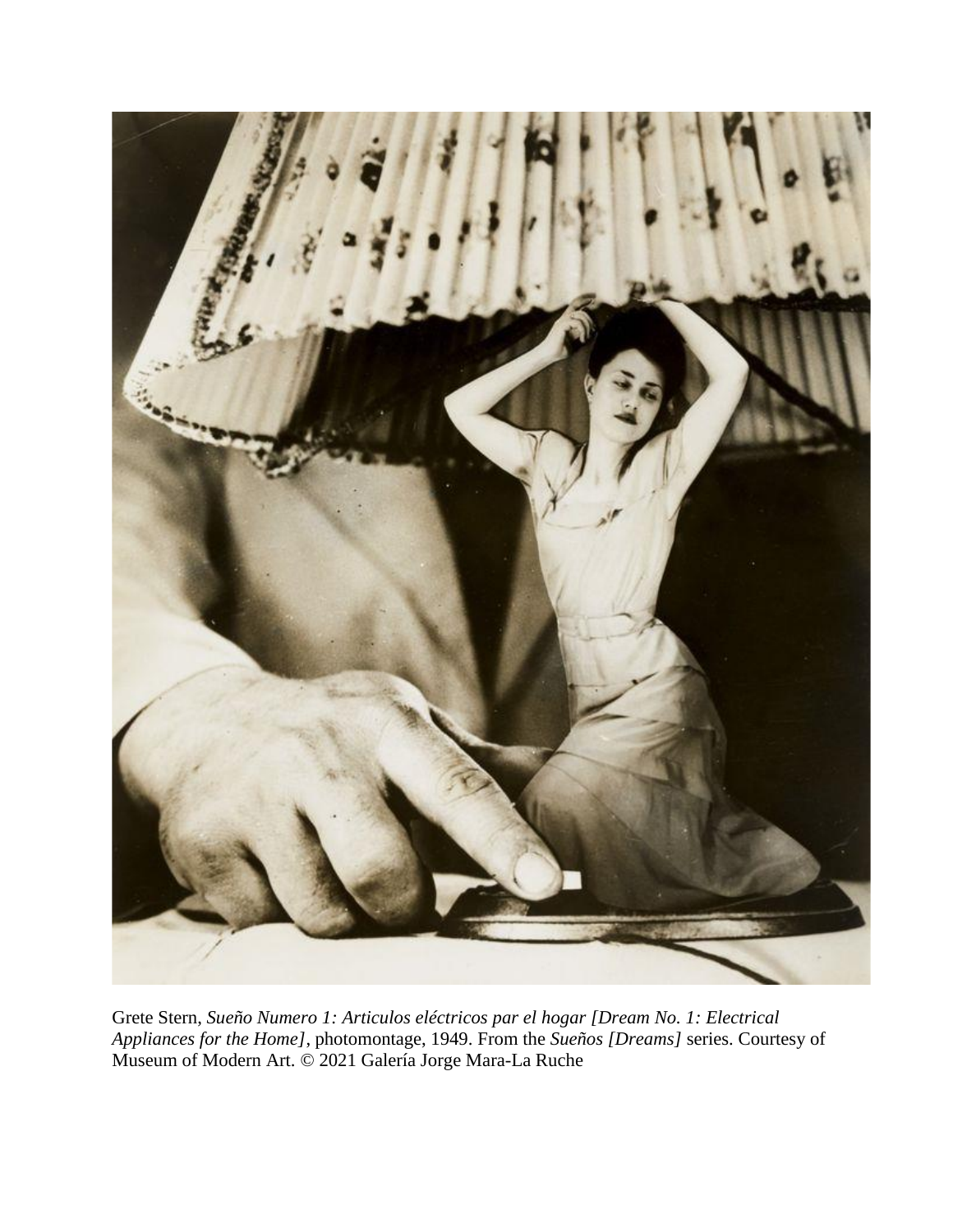

Deqa Abshir, *Trapped I*, mixed media on canvas, 2015. From the *Foundation* series. Courtesy of the artist. © Deqa Abshir

In these two images, we return to premises that have animated this collection: "that the dynamic of a situated and re-situated perspective is foundational to feminist histories of architecture," and "that feminist historiographical approaches destabilize presumptions of fixity that have driven the writing of architectural histories." $\frac{2}{7}$  $\frac{2}{7}$  $\frac{2}{7}$  The works collected here explore architectural histories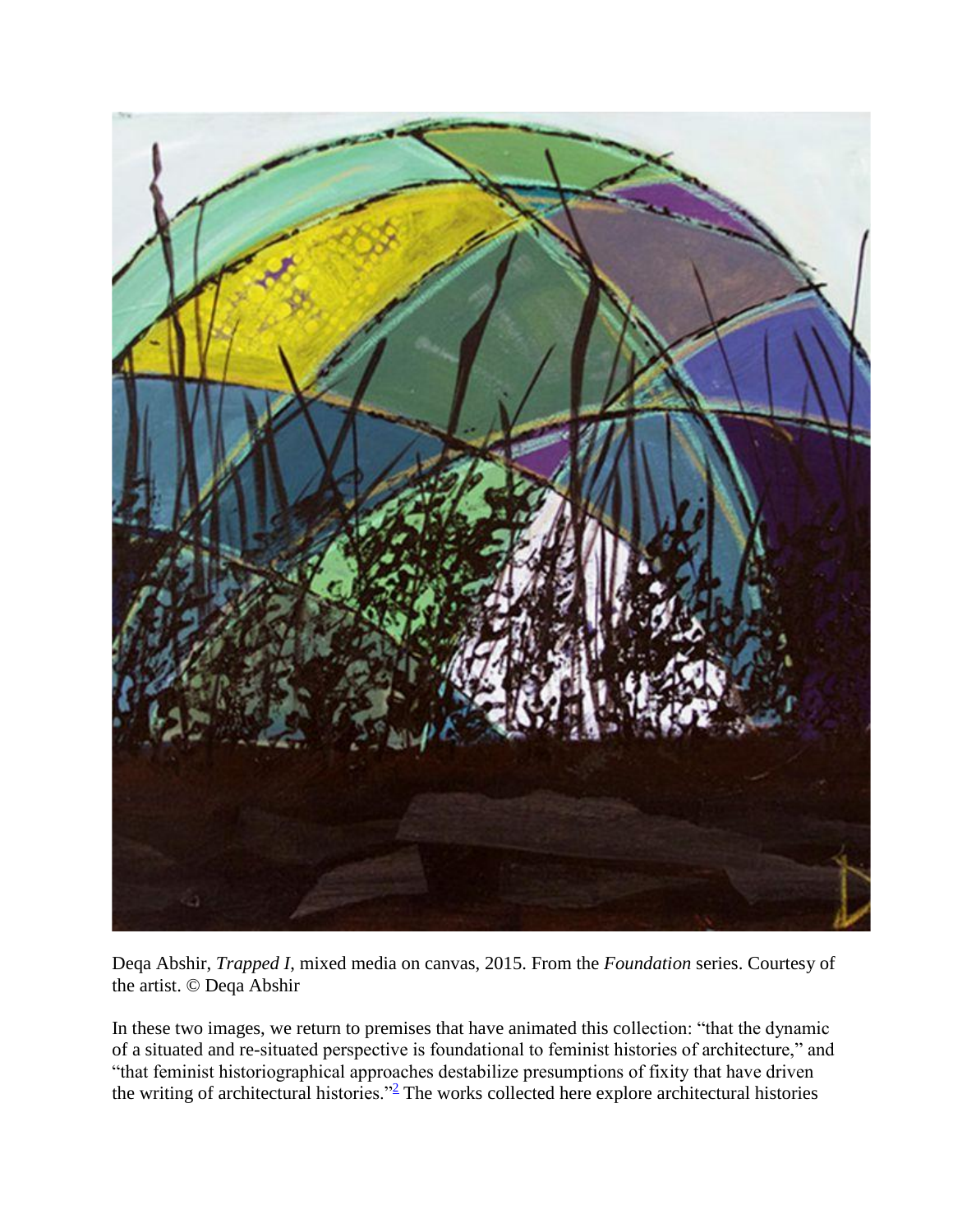through feminist practices of knowledge creation. They investigate the potential of writing architectural narratives from a situated perspective while foregrounding subject-objects in motion. This spectrum includes four means of investigating and knowing migration, categories that roughly correspond to and organize the articles to follow. These are *representation*, *materiality*, *space*, and *memory*.

The first involves observing, recording, and analyzing space through in situ drawing. Handcrafting images of places created by migrant communities acknowledges them without fixing or enumerating them, and instead attends to them through focus and facture. Drawing creates space for social interaction, for quiet commune with a place and its makers. Around and through drawing, conversations occur that expand the understanding of spaces reproduced in pencil or ink on paper. In the articles in this collection, drawings provide grounding to more extensive analyses of [Somali malls](https://www.cca.qc.ca/en/articles/issues/30/of-migration/81159/architectures-of-care) in Cape Town, South Africa, of [the Ijọ fishing community in](https://www.cca.qc.ca/en/articles/issues/30/of-migration/81701/bathing-on-the-canoe-jetty)  [Nigeria and Cameroon,](https://www.cca.qc.ca/en/articles/issues/30/of-migration/81701/bathing-on-the-canoe-jetty) and of [the construction of a house in Leyogàn, Haiti.](https://www.cca.qc.ca/en/articles/issues/30/of-migration/81287/tracing-a-plan-in-kreyol) Picturing the layout and arrangement of commercial spaces that counter marginalization, the transitional domestic riverbank space between work and leisure, and the floor plan of a house that negotiates toward a creole architecture, diffracts migrant spaces for consideration.

The second means of investigation involves affective objects as unconventional instruments of design. As architectural images and representations cross borders and meet with disparate environments, their meanings are interpreted locally. Material registers shift, while spatial sequences are reconfigured around local technologies and dwelling modes. The role of domestic objects in the creation of architecture and social space is explored in this collection through a [dining table designed to foster generative exchange and grow communities through sharing](https://www.cca.qc.ca/en/articles/issues/30/of-migration/82042/convivium-flora-ruchat-roncatis-practice)  [meals,](https://www.cca.qc.ca/en/articles/issues/30/of-migration/82042/convivium-flora-ruchat-roncatis-practice) establishing an important node of togethering in mobile and changing networks in Ticino, Switzerland. It is also visited in shifting relationships to anonymously produced art objects in Brazil, revealing the complexities of individual identity and agency, and the challenges of nonessentializing readings of a migrant's biography.

The third frame asks, what are the wider spaces made by migratory practices? The intersections of [United States military mobility and local sex work economies in the Philippine cities of](https://www.cca.qc.ca/en/articles/issues/30/of-migration/81436/foreign-arms-and-the-economic-body)  [Olongapo and Angeles](https://www.cca.qc.ca/en/articles/issues/30/of-migration/81436/foreign-arms-and-the-economic-body) yield four spatial typologies—the strip, the bar, the casa, and the clinic manifesting the inscription of these intersections into the built environment, and the marshalling of women's bodies in extra-regulatory zones. Women's labour made new capital cities such as Brasília, a history collected in the stories of fifty women migrants involved in the construction project. The anecdotal and conversational oral histories of this labour recuperate women's contributions to the capital city without aggrandizing them. And in another capital, Delhi, a similar multiplicity of meanings appears central to a space of protest led by mothers, grandmothers, women, and girls, which concretizes an ephemeral sensorium of ideas, expectations, and demands.

The fourth perspective adds to drawings, objects, and spaces those intangible architectures of memory and memorialization. Heritage acts in the form of diary and eulogy seek to pause a trajectory in motion, to see the path it has taken. These entries witness [the silence of footsteps](https://www.cca.qc.ca/en/articles/issues/30/of-migration/81820/corona-diaries)  [and street birds in the wake of a virus,](https://www.cca.qc.ca/en/articles/issues/30/of-migration/81820/corona-diaries) as well as the spatial embodiments and ghosts of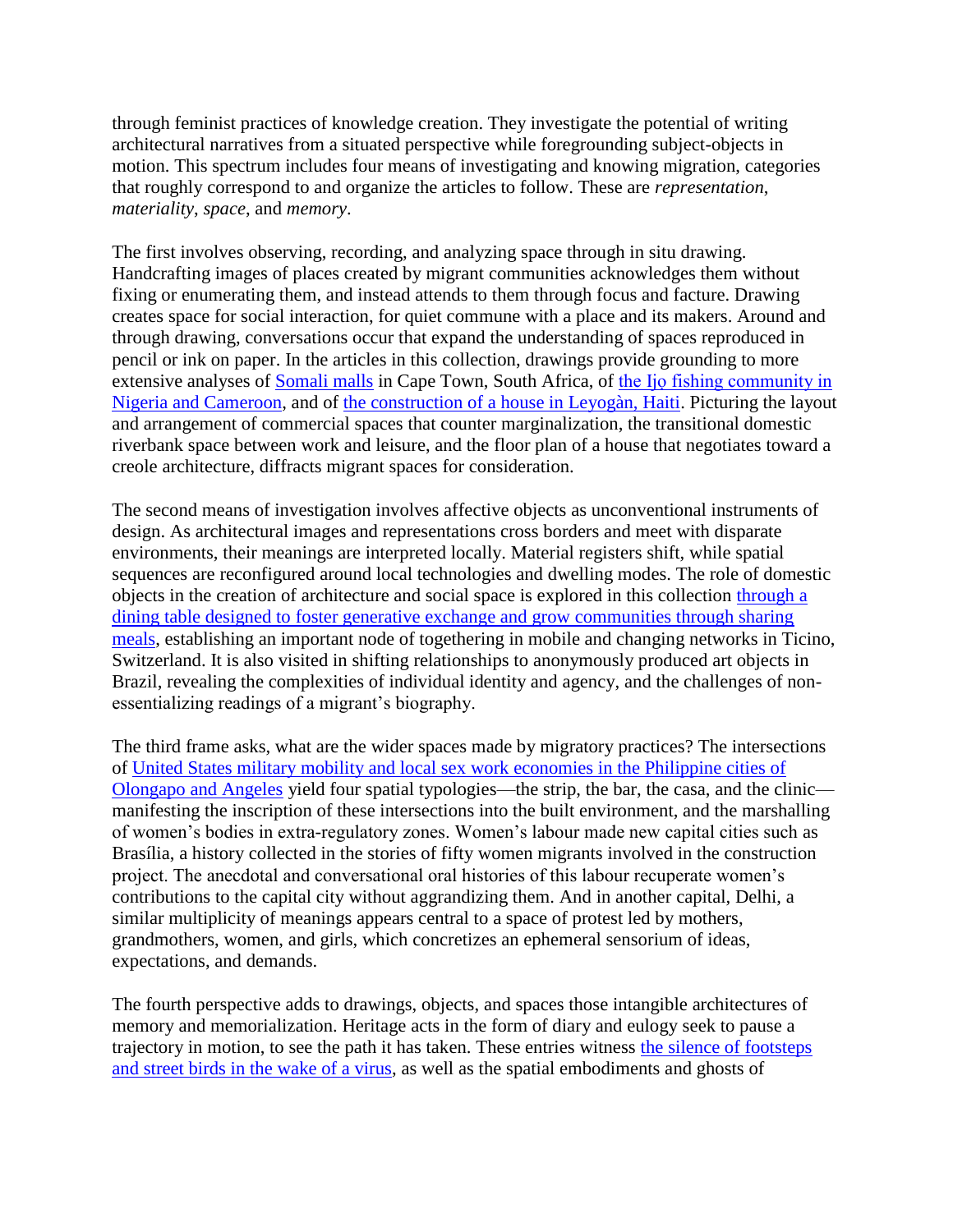transcontinental migrations, arrested in place, and inhabited by refugees, tourists, and an architects' collective.

These diffractions—or more precisely, these narratives of a moment of diffraction—churn and return, revisiting time and timeframes. They loosen sediments, and surface fresh entanglements, opening the past to arrays of new presents and futures. Situated but unfixed, the movement inherent to their making and remaking as they expand and contract interweaves chronologies and shapes dynamic grounds for fluid interpretation. The intra-activity of connected timeframes, across territories through which architectures are negotiated, is itself migrant.

*[Of Migration](https://www.cca.qc.ca/en/articles/issues/30/of-migration) includes the following works, to be published on a rolling basis. Embracing the differentiation and multiplicity innate to diffraction, the authors have recorded readings of their works. We hope the aural content offers additional openings to engage with the thoughts presented here.*

[Architectures of care](https://www.cca.qc.ca/en/articles/issues/30/of-migration/81159/architectures-of-care) Huda Tayob

[Bathing on the canoe jetty](https://www.cca.qc.ca/en/articles/issues/30/of-migration/81701/bathing-on-the-canoe-jetty) Warebi Gabriel Brisibe

[Tracing a plan in Kréyol](https://www.cca.qc.ca/en/articles/issues/30/of-migration/81287/tracing-a-plan-in-kreyol) Irene Brisson

*Convivium*[: Flora Ruchat-Roncati's practice](https://www.cca.qc.ca/en/articles/issues/30/of-migration/82042/convivium-flora-ruchat-roncatis-practice) Irina Davidovici and Katrin Albrecht

"Lina Bo Bardi as migrant: from collector to cohabitant" Ana María Léon

[Foreign arms and the economic body](https://www.cca.qc.ca/en/articles/issues/30/of-migration/81436/foreign-arms-and-the-economic-body) Will Davis

"Many stories to tell: women in the construction of Brasília" Tânia Fontenele Mourao

"Dust and Lipstick [Film]" Tânia Fontenele Mourao

"If on a winter's night, azadi…" Sarover Zaidi and Samprati Pani Originally published in *Chiraghdilli*, February 15, 2020

[Corona diaries](https://www.cca.qc.ca/en/articles/issues/30/of-migration/81820/corona-diaries) Samprati Pani Originally published in [Chiraghdilli,](https://chiraghdilli.com/2020/04/06/corona-diaries/) April 6, 2020